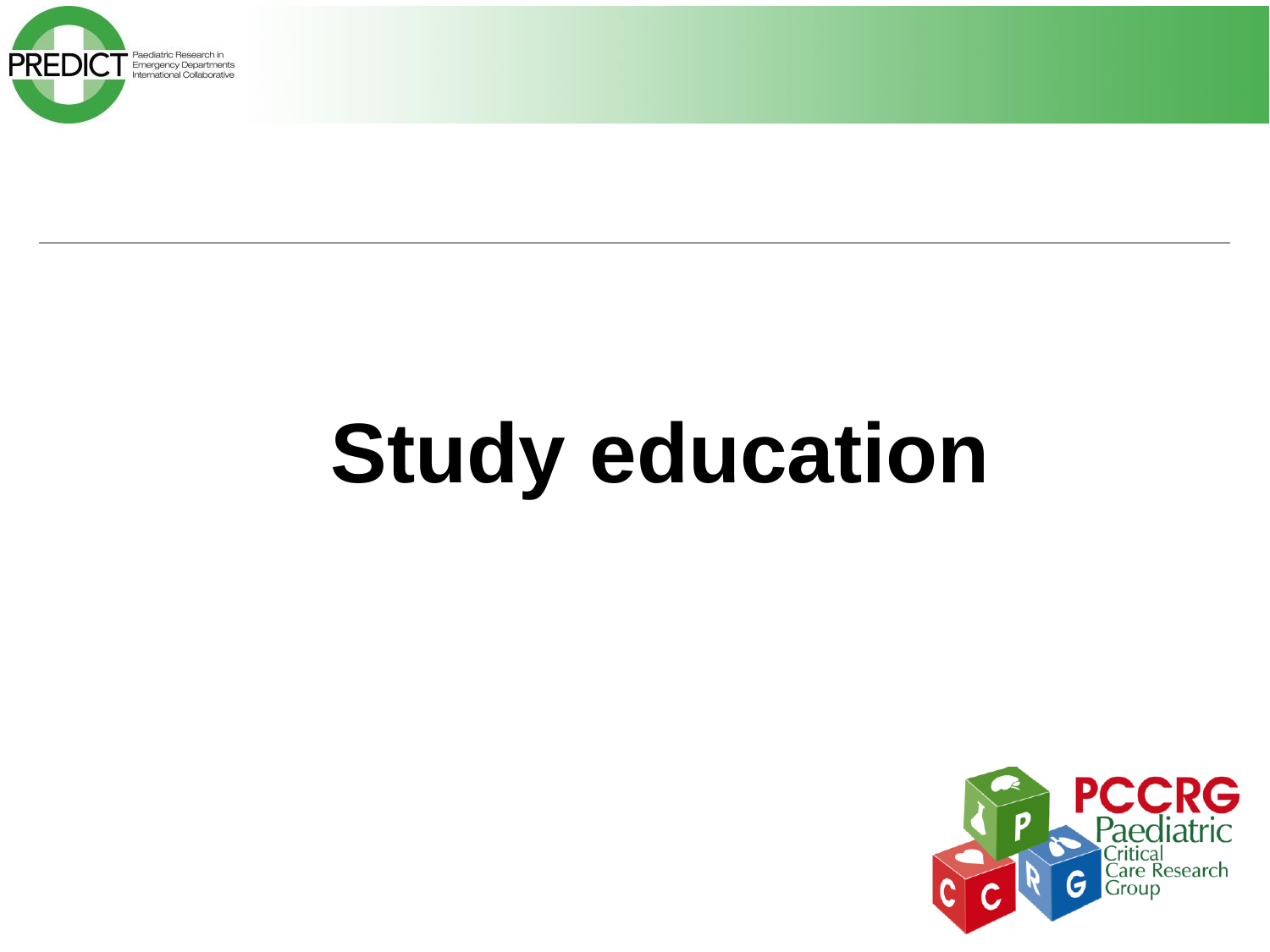



**Start with the idea!**

**Then the question to be asked?**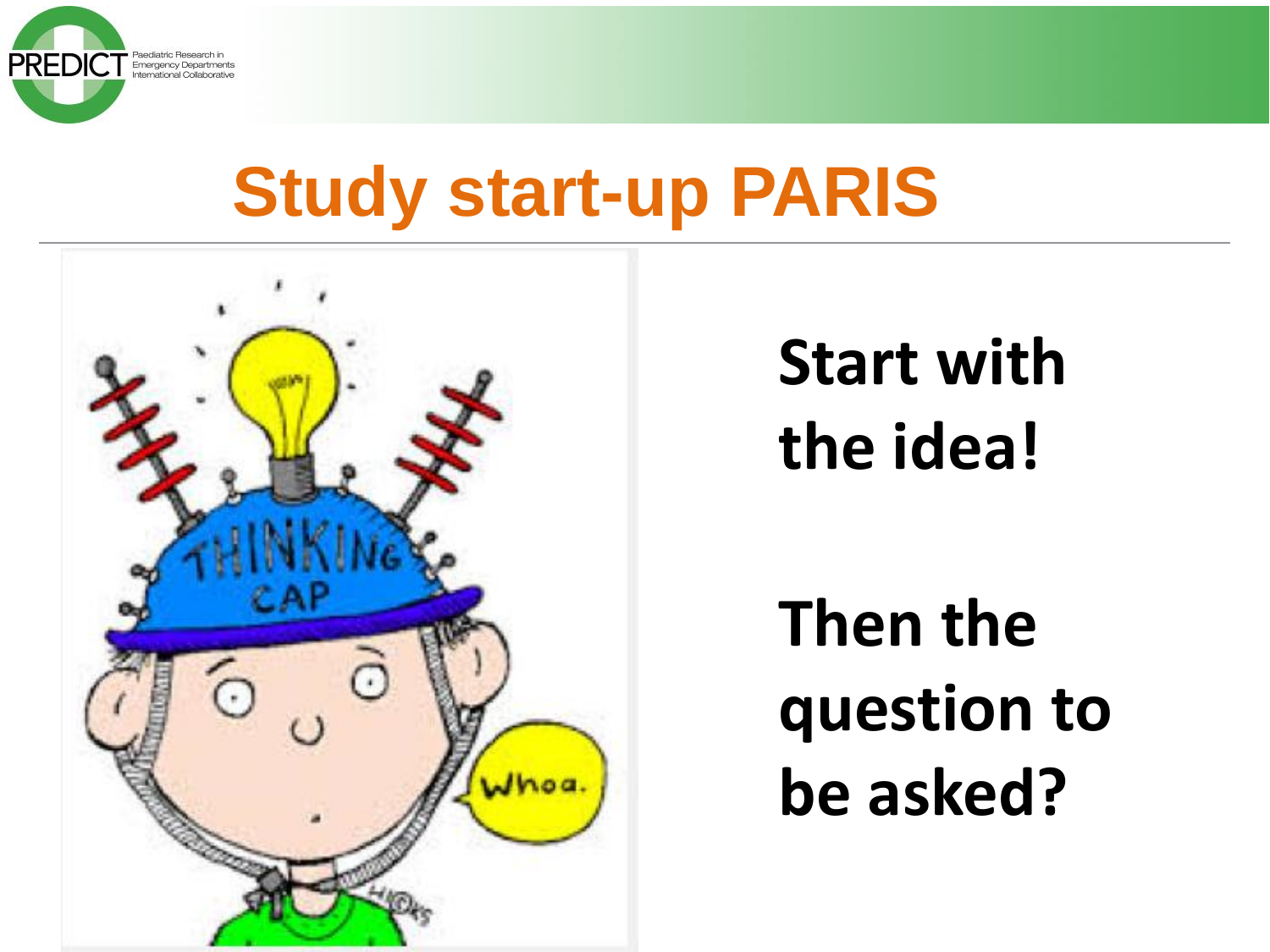

- Question outlined
- Protocol
- NEAF
- Ethics
- Governance/centre
- Centres commence recruiting
	- $\triangleleft$  Logistics site visits & key staff
	- Educational resources
		- Face-to face education
		- Champion booklet
		- Signage
		- Lanyards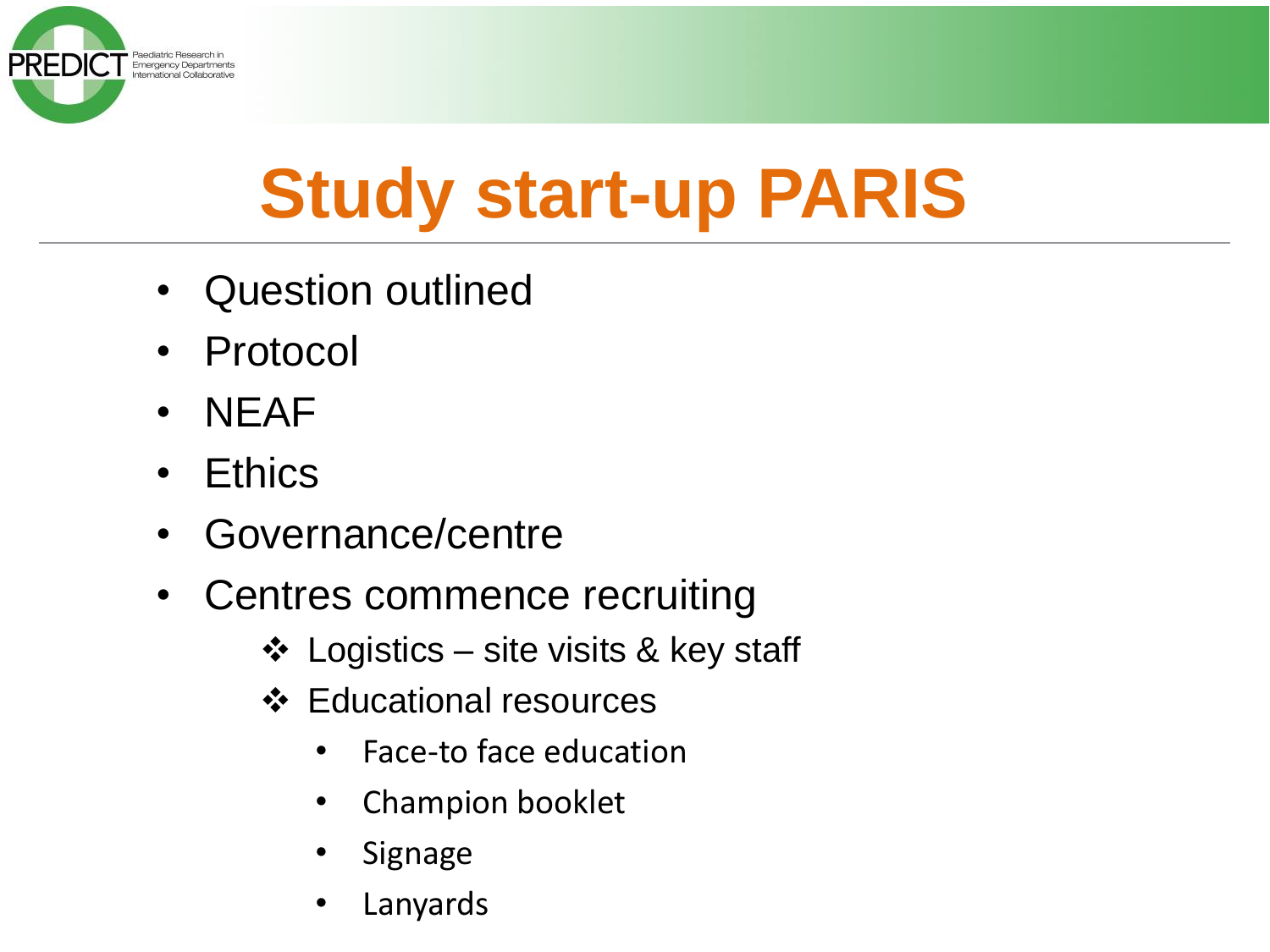

- Funding to commence pilot trial
- Communicate/Collaborate with regional centres in first year to gain involvement
- Commence regional centre with pilot trial
- Apply further funding (QEMRF/NHMRC/others)
- Obtain other centres (PREDICT) = 17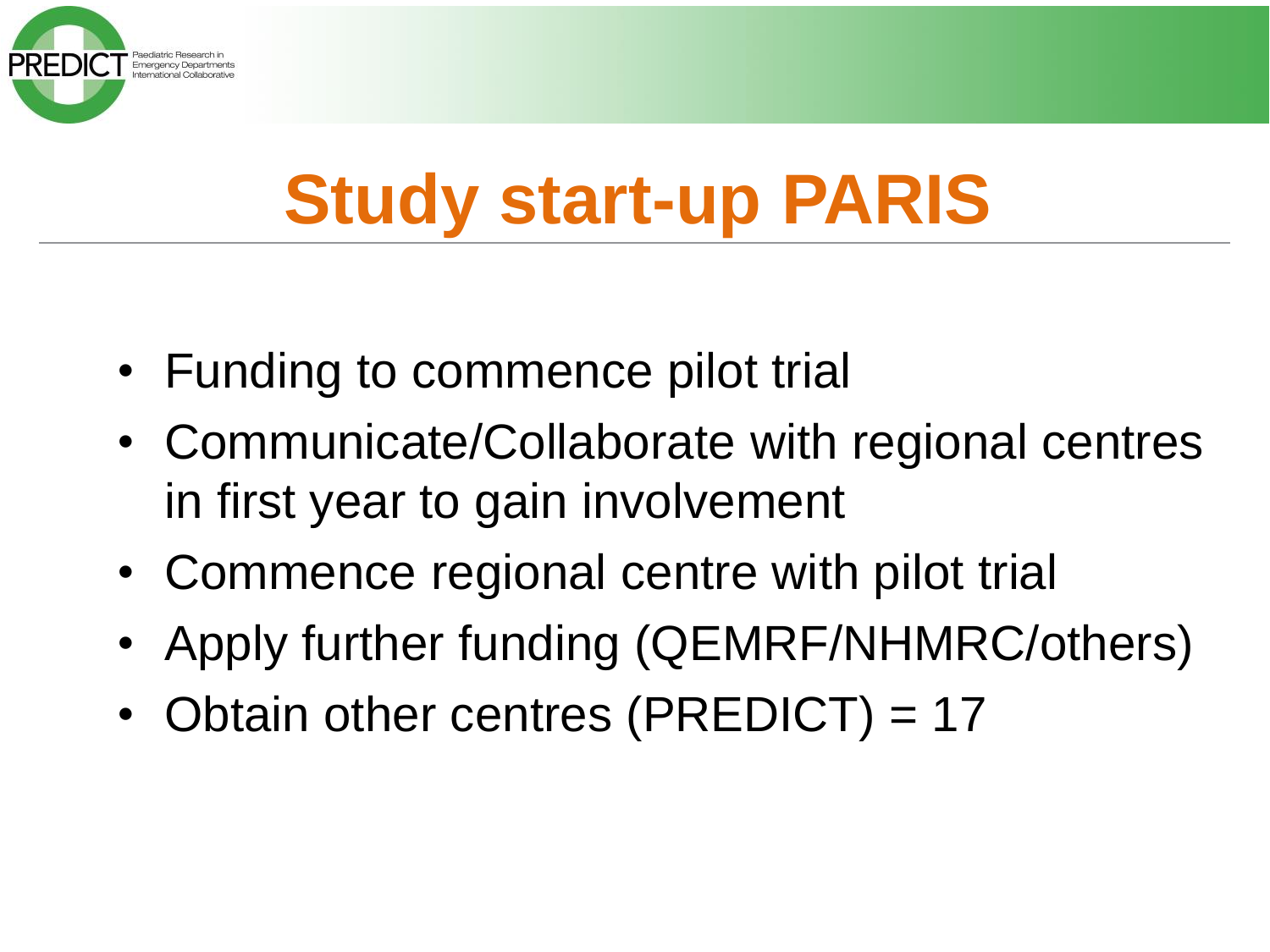

#### 2 years to have 17 centres recruiting



November 2015 all centres enrolling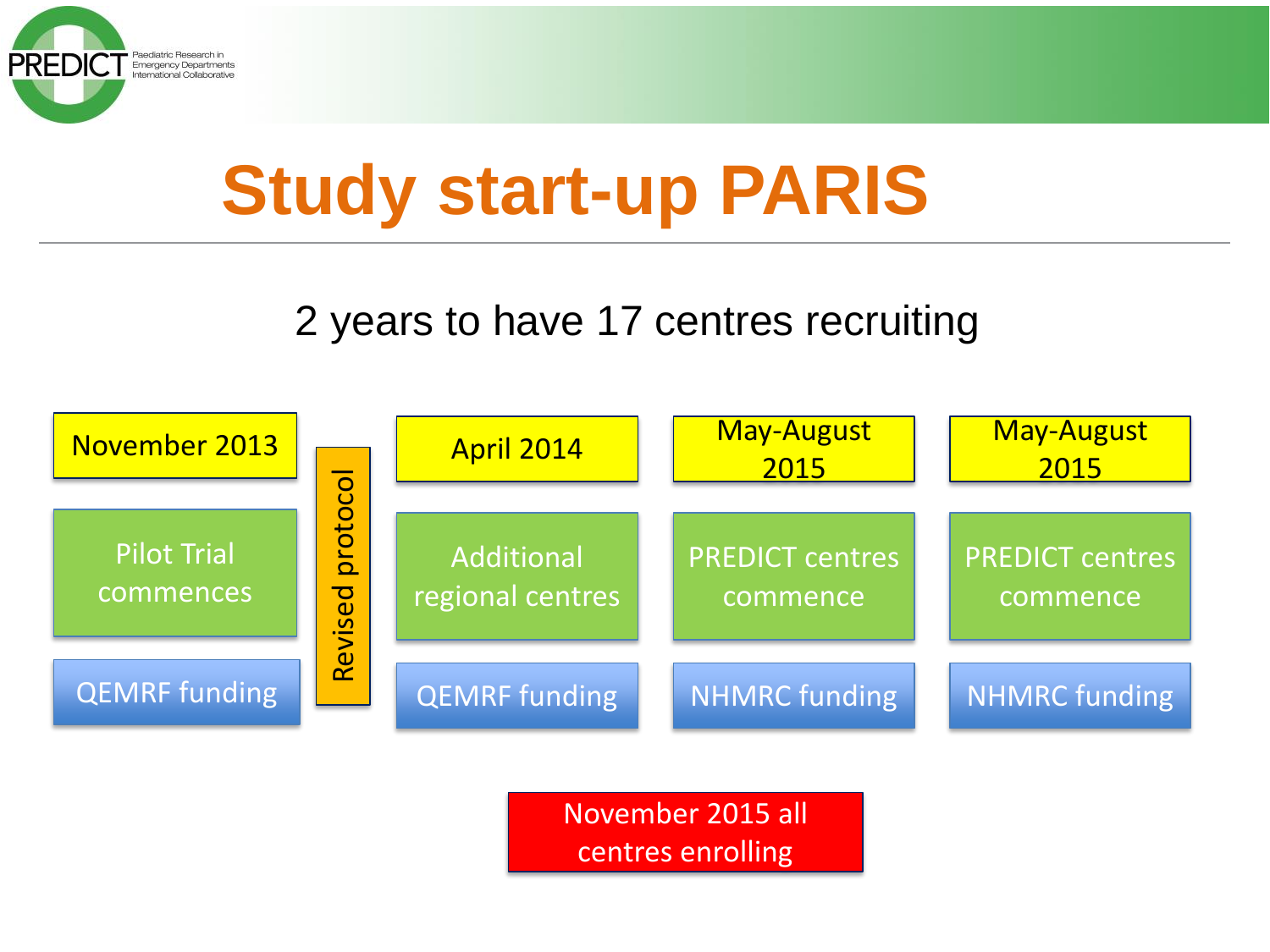



## Monitoring and maintaining study progress thereafter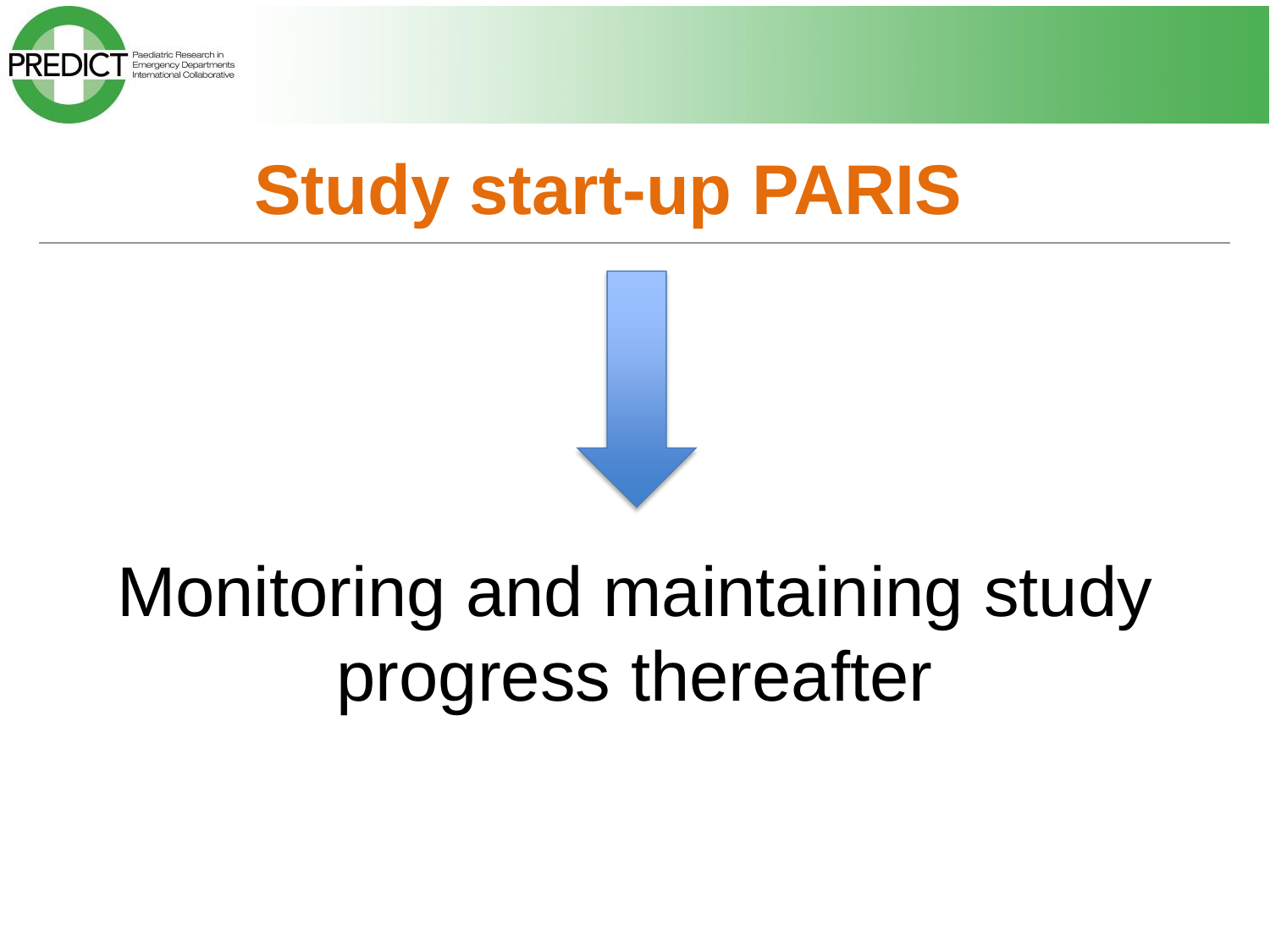

# **Study start-up BellPIC**

#### Background:

- Retrospective audit on Bell's Palsy over 2 years
- Allowed us data to submit to NHMRC project grant applications
- Funding application successful
- 6 months: Design of protocol and all study documents, including CRF's, PICF, education tools, pharmacy procedures
- HREC and governance approvals, CTRA, TGA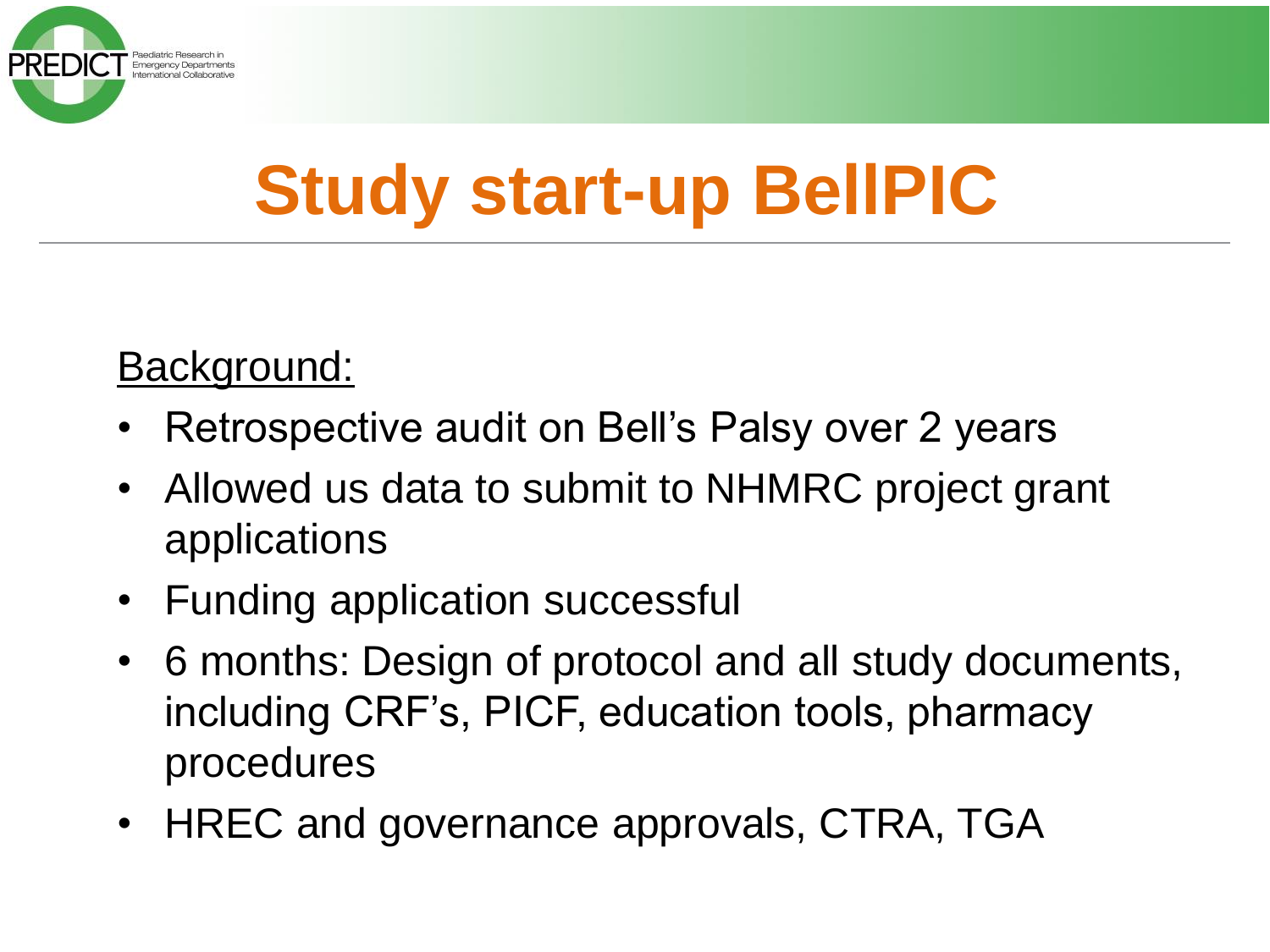

# **Study start-up BellPIC**

#### Study Start Up:

- Visit sites prior to starting recruitment
- Allow RA's to travel to RCH to education re: study
- Study day to outline study "train the trainer"
- Monitoring progress: Regular teleconferences, yearly site audits.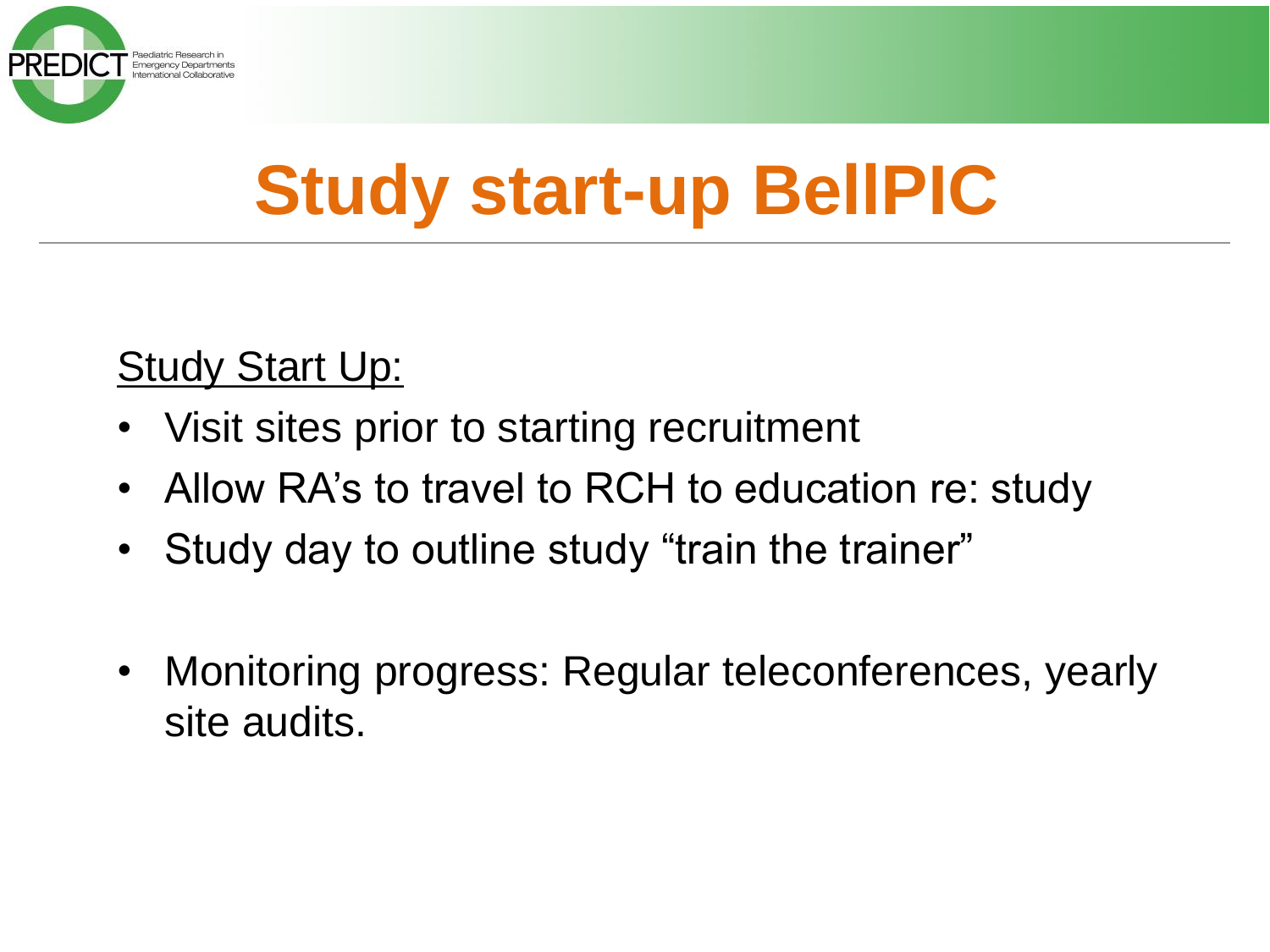

## ConSEPT: Convulsive Status Epilepticus Paediatric Trial: **Study Start Up**



Paediatric Research in **Emergency Departments** International Collaborative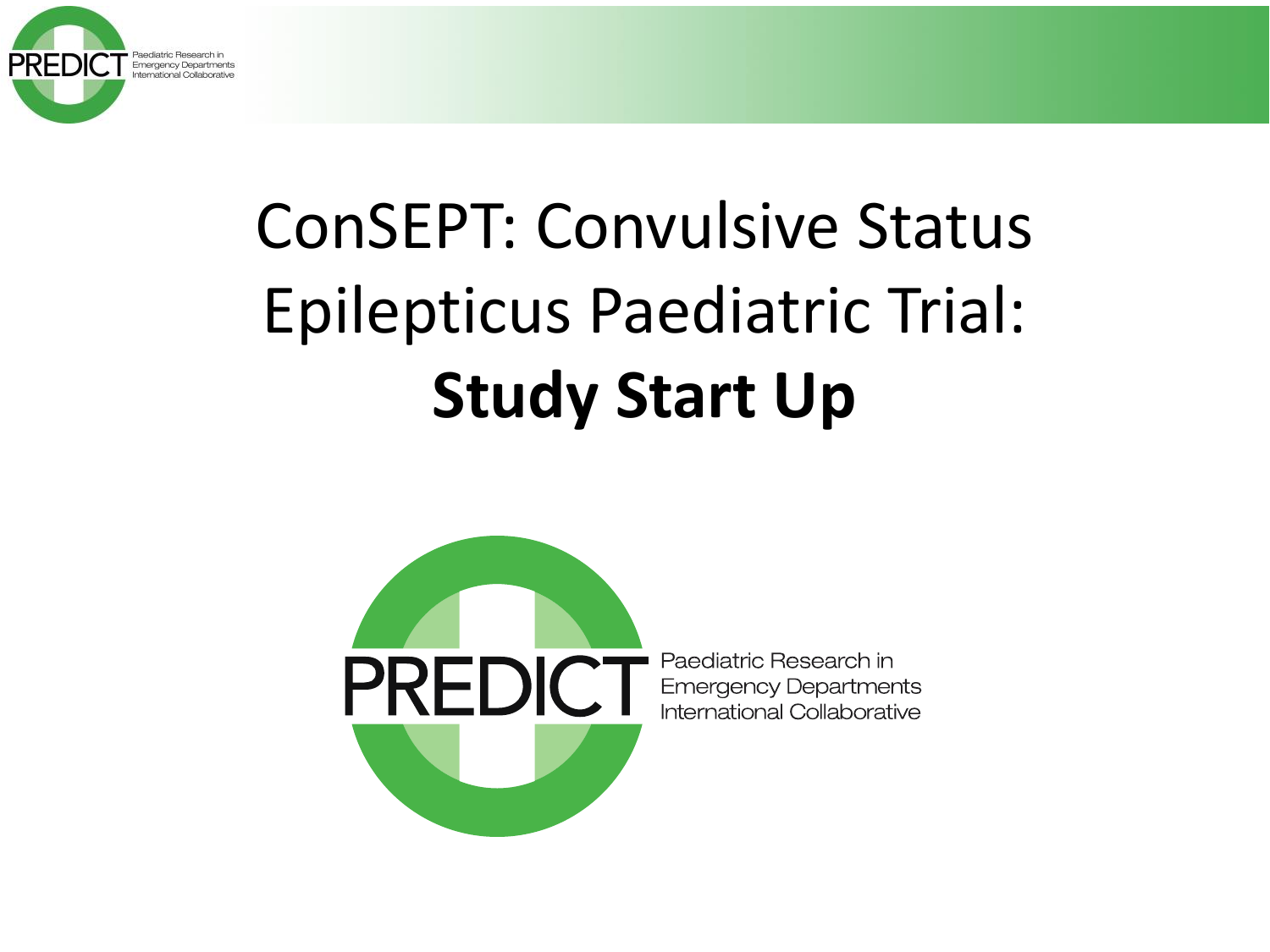

# The Beginning

- Protocol first
- Double-Blinded, double armed, randomised, controlled trial. Placebo arm vs treatment arm
- Funding- HRC NZ
- Feb 2012-Feb 2015
- Ethics NZ, Australia, NEAF, WA,SA
- Legal agreements
- TGA(Therapeutic Goods Administration) Aus
- SCOTT (Standing Committee on Therapeutic Trials)NZ

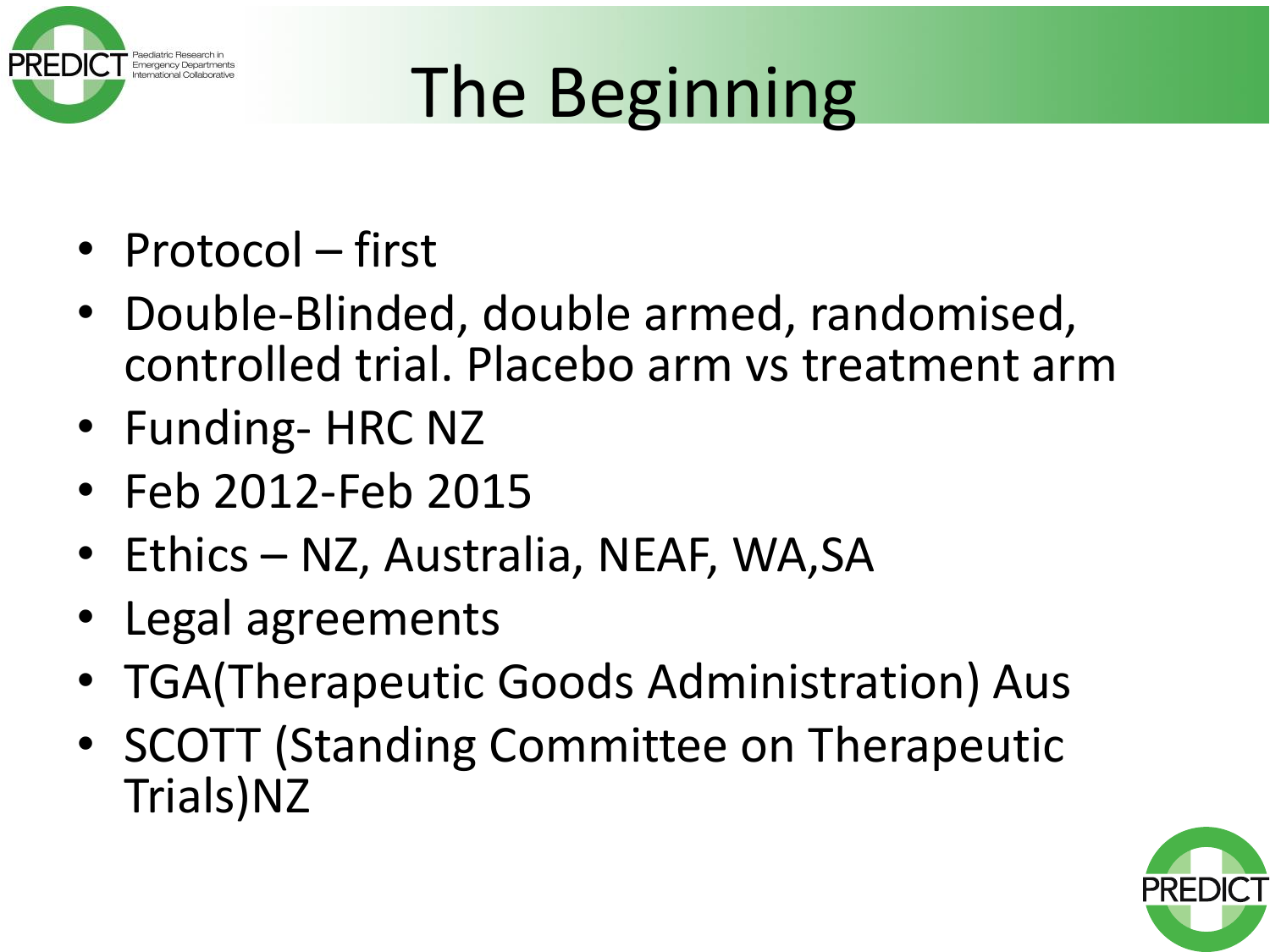

### **Ethics**

- 2 Countries
- 4 Ethics Committees
- 13 site specific ethics

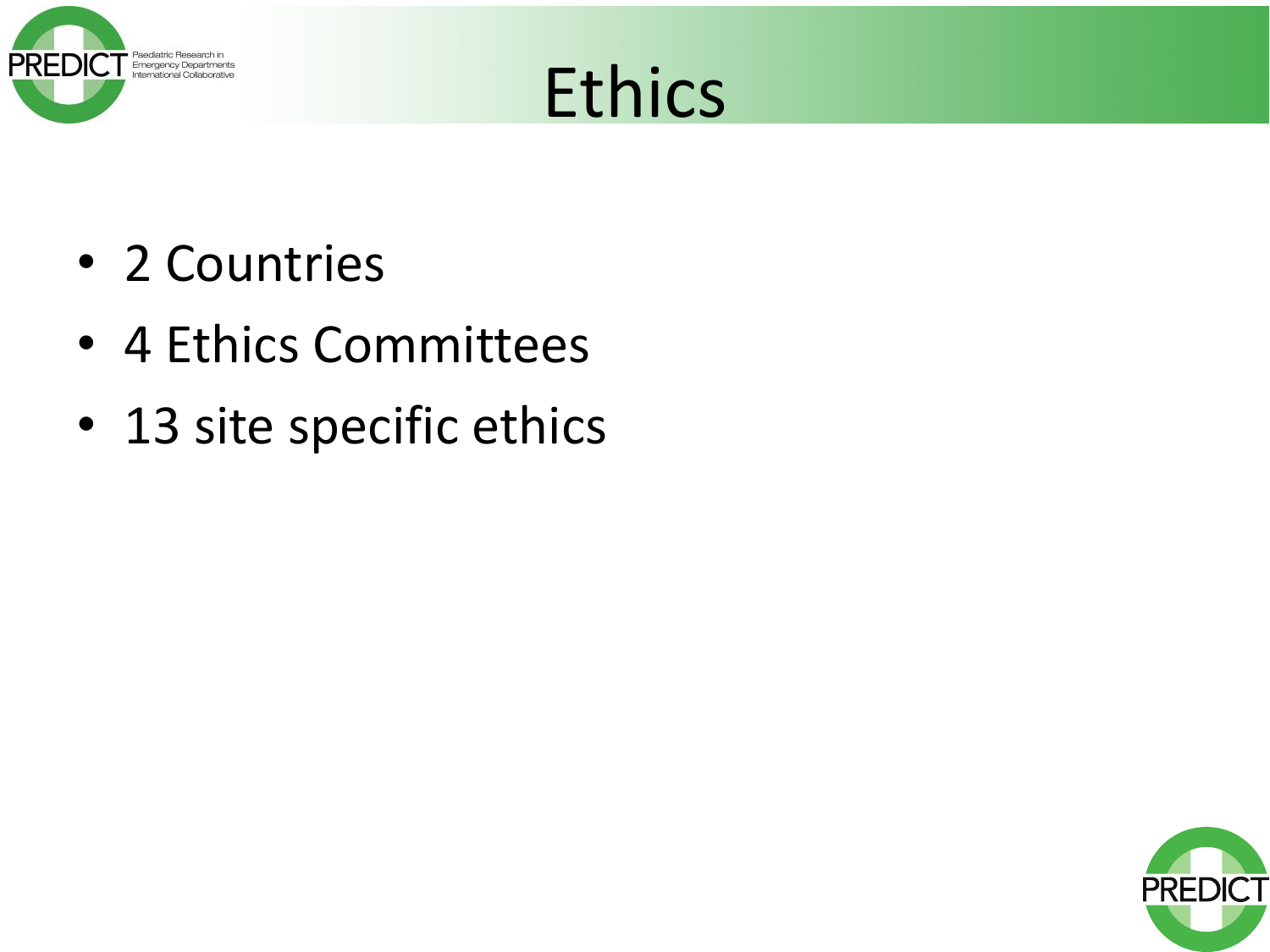

## Legal Agreements

- CTRA's 13 sites, 13 research departments, 13 legal teams, 13 agreements.
- TGA TGA(Therapeutic Goods Administration) Aus
- SCOTT (Standing Committee on Therapeutic Trials)NZ

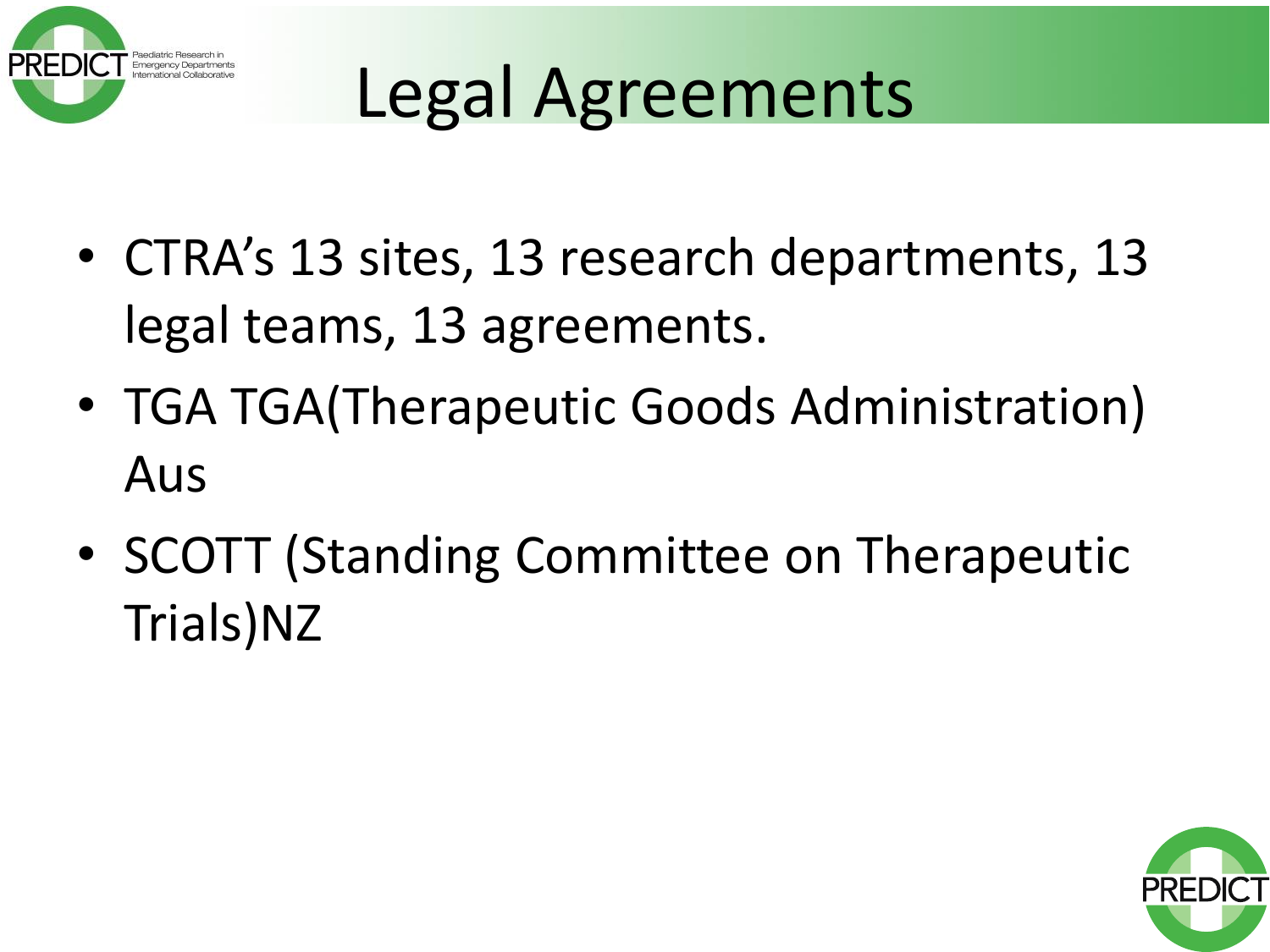

### Site Visits

- 2013 Visited all sites, met with teams
- Insight into each department

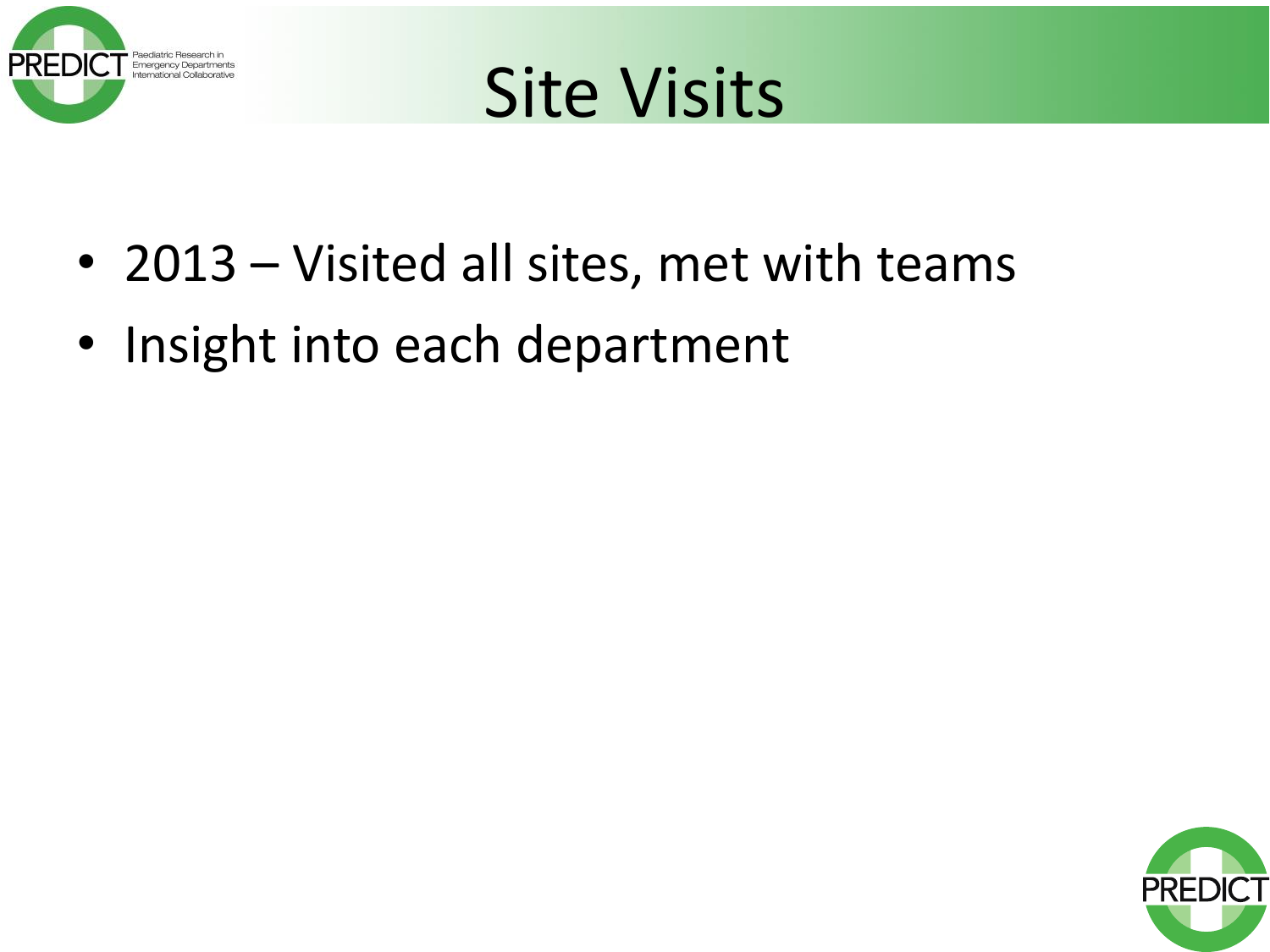

## Initial Protocol Outline

• Double-Blinded, randomised, controlled trial. Placebo arm vs treatment arm: double-arm process.

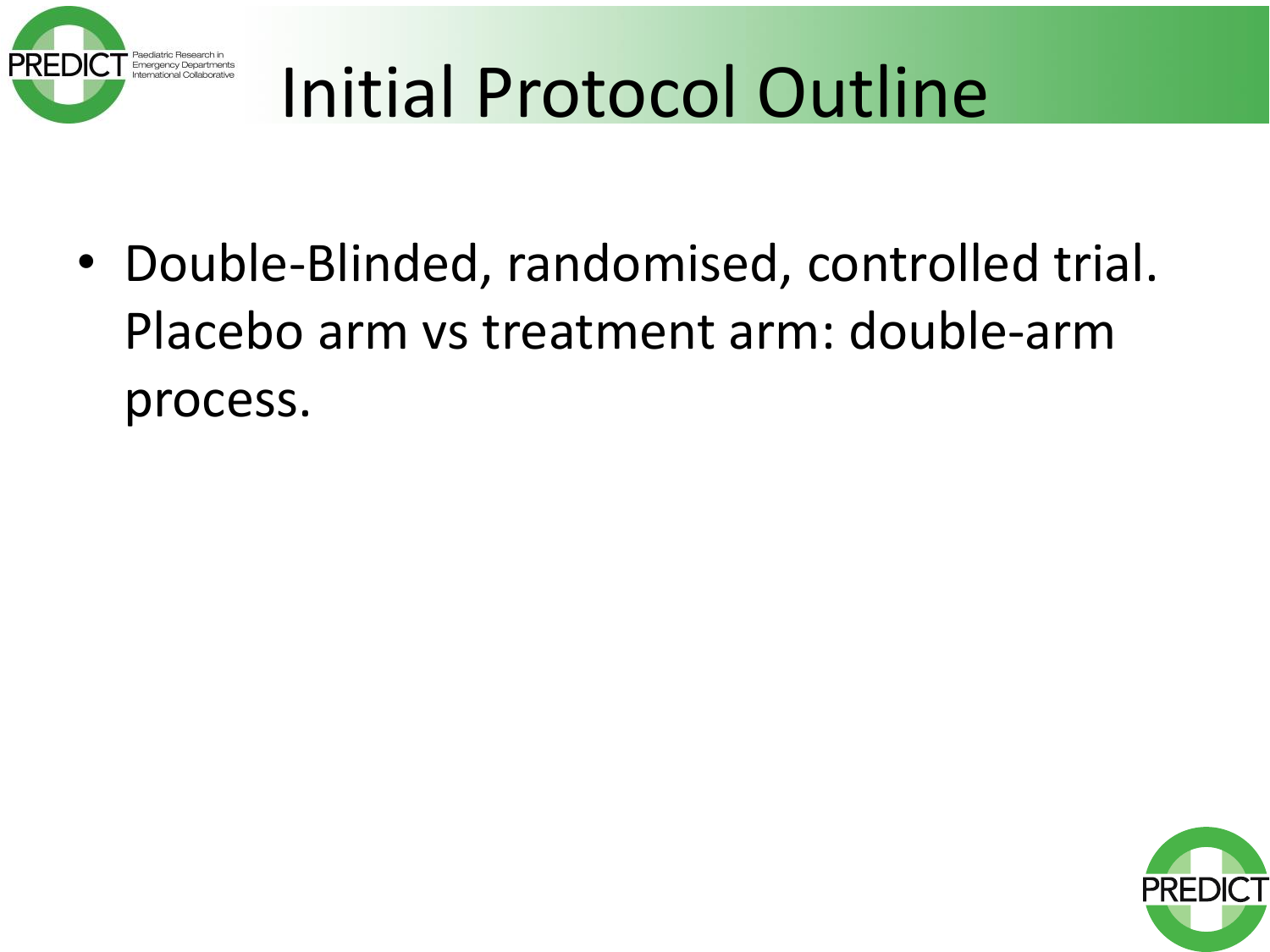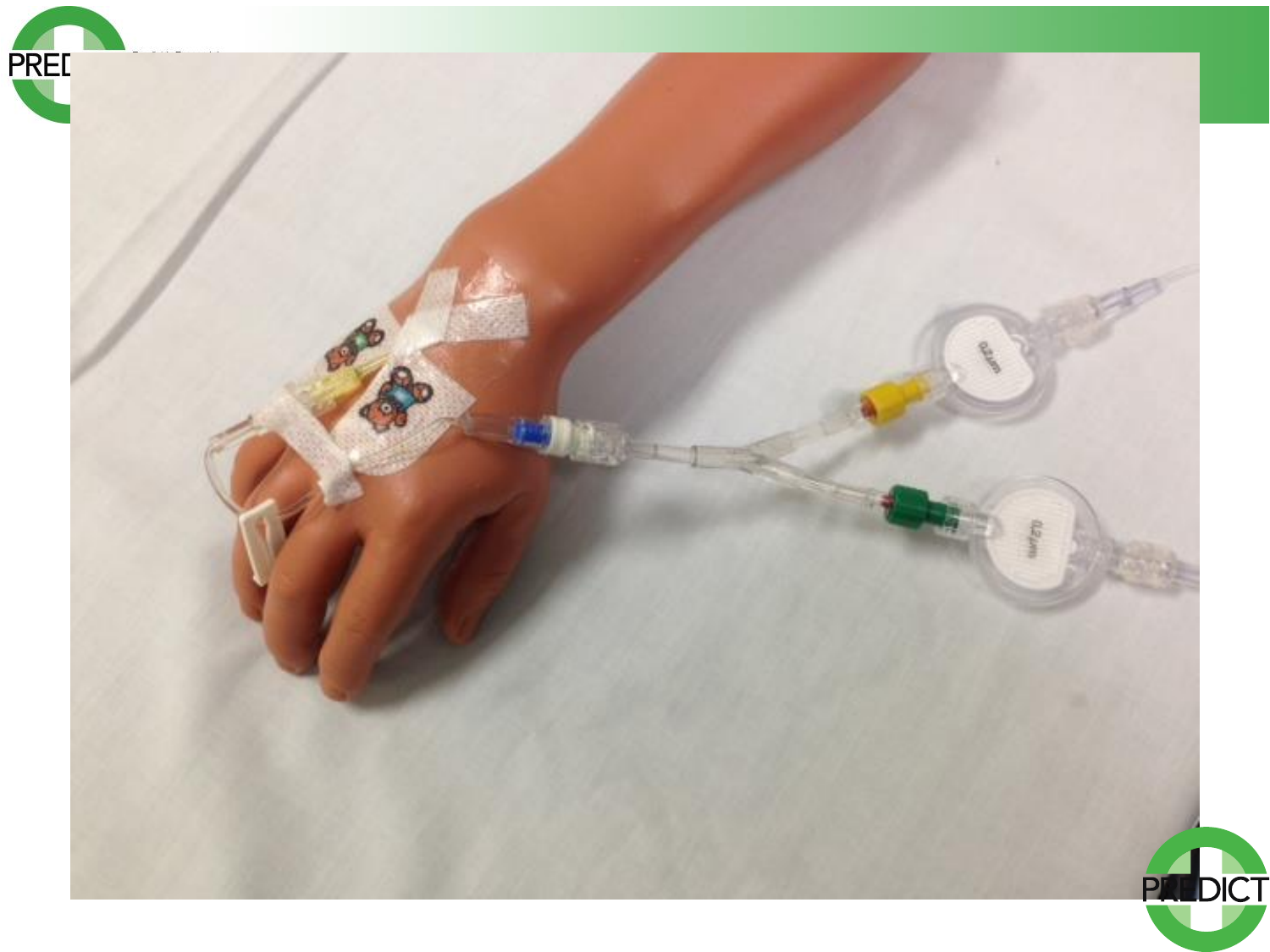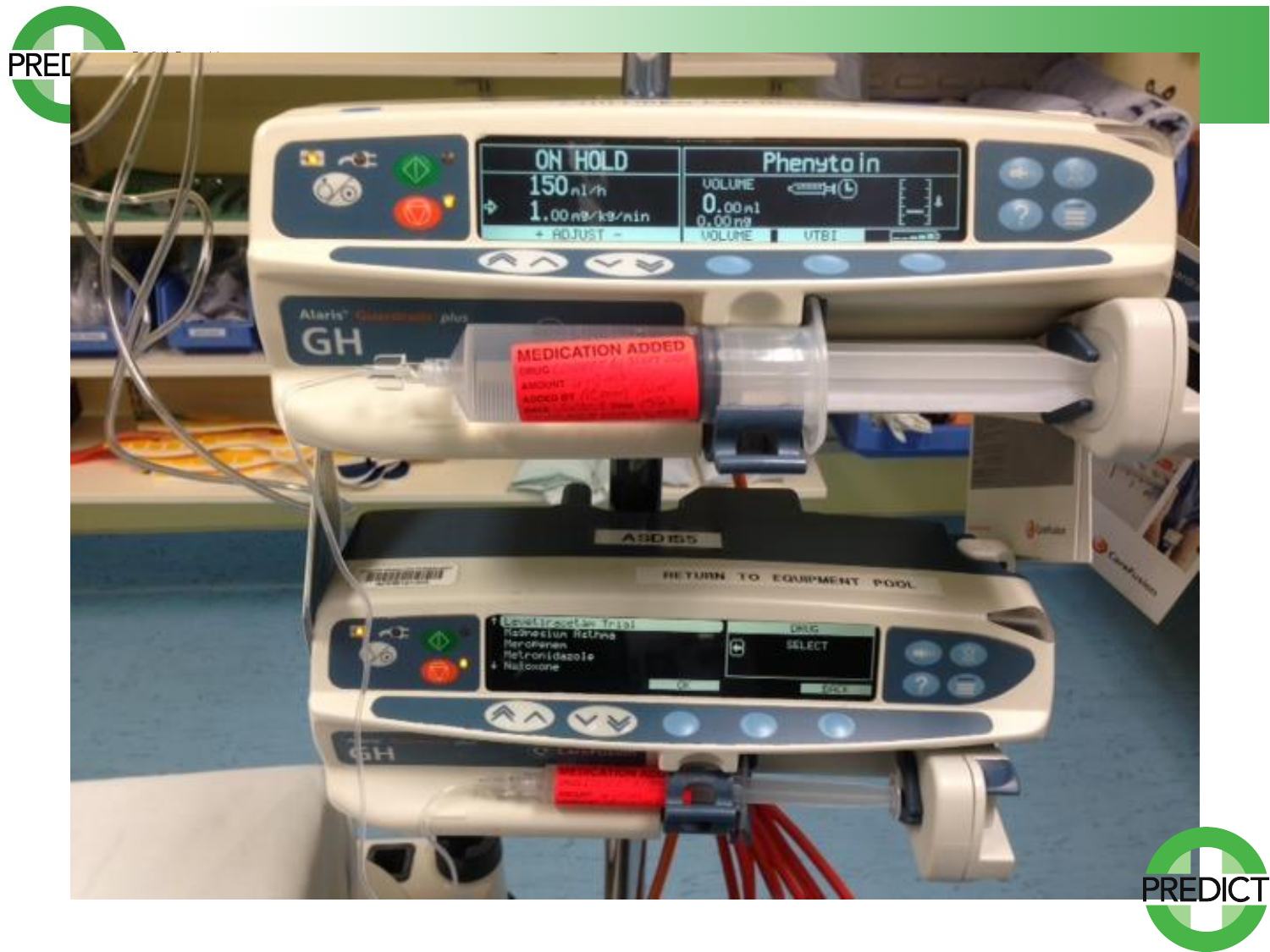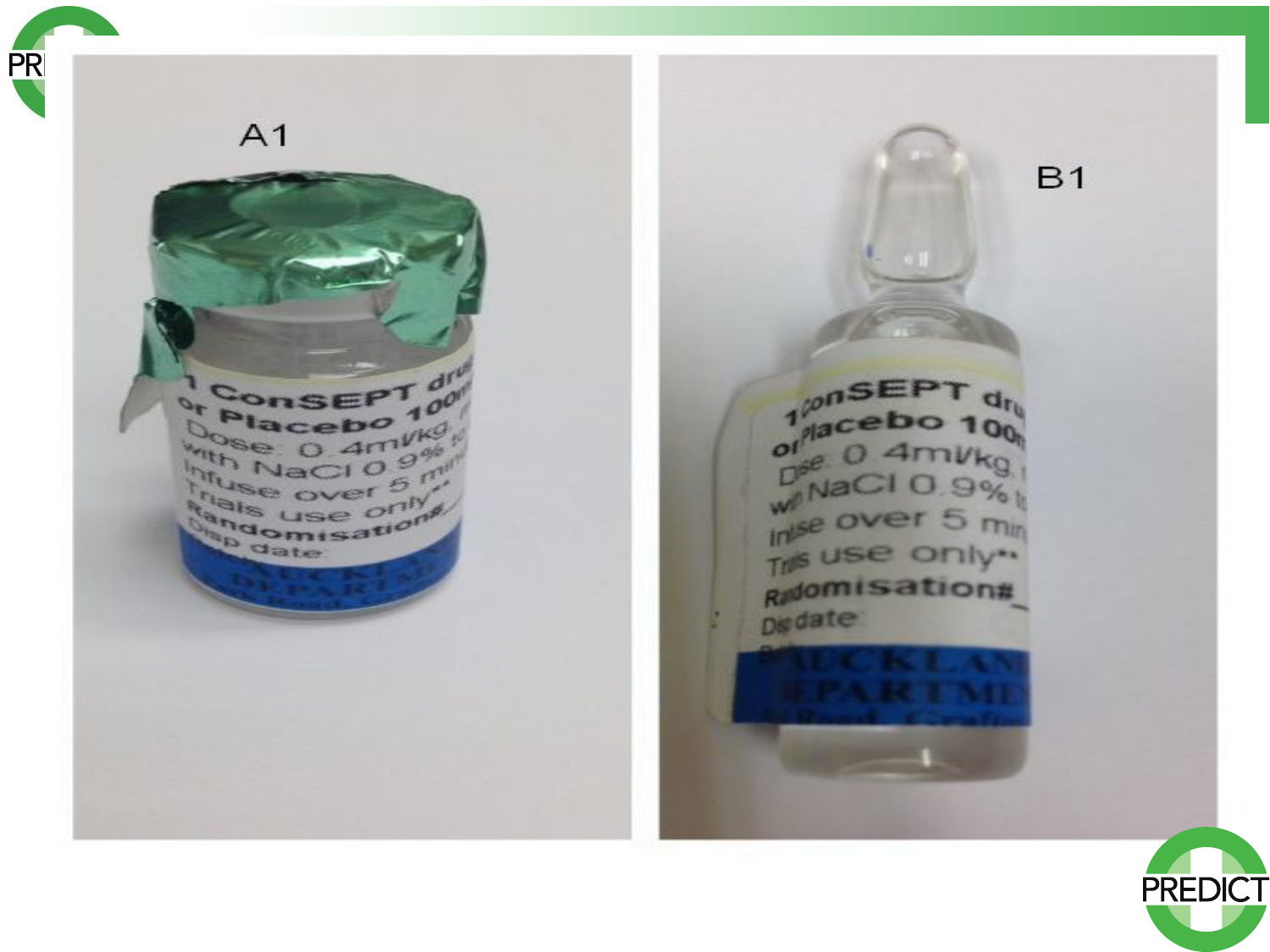# PREDICT Drug Manufacture Issues - 2 year

#### process

- Drug Manufacture
- Identical vials and ampoules of placebo to match levetiracetam and phenytoin
- Company Canberra sourced
- We purchased a new vial machine
- Sterility issues with vials
- UK company

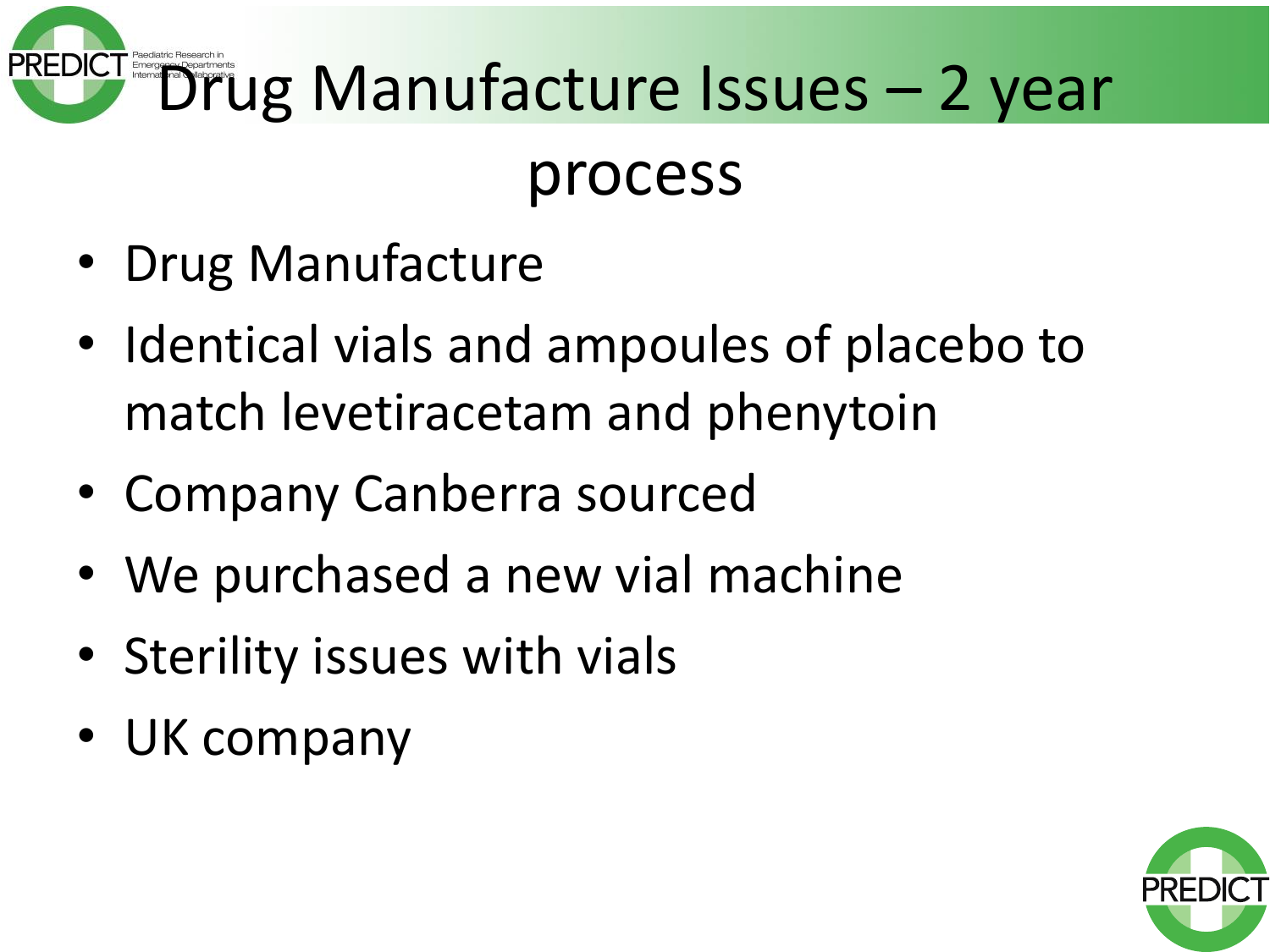

#### cont.

- UK company to make vials
- Long process
- Period of absence
- Company lost license
- Temporarily
- 3 months
- Company went into receivership

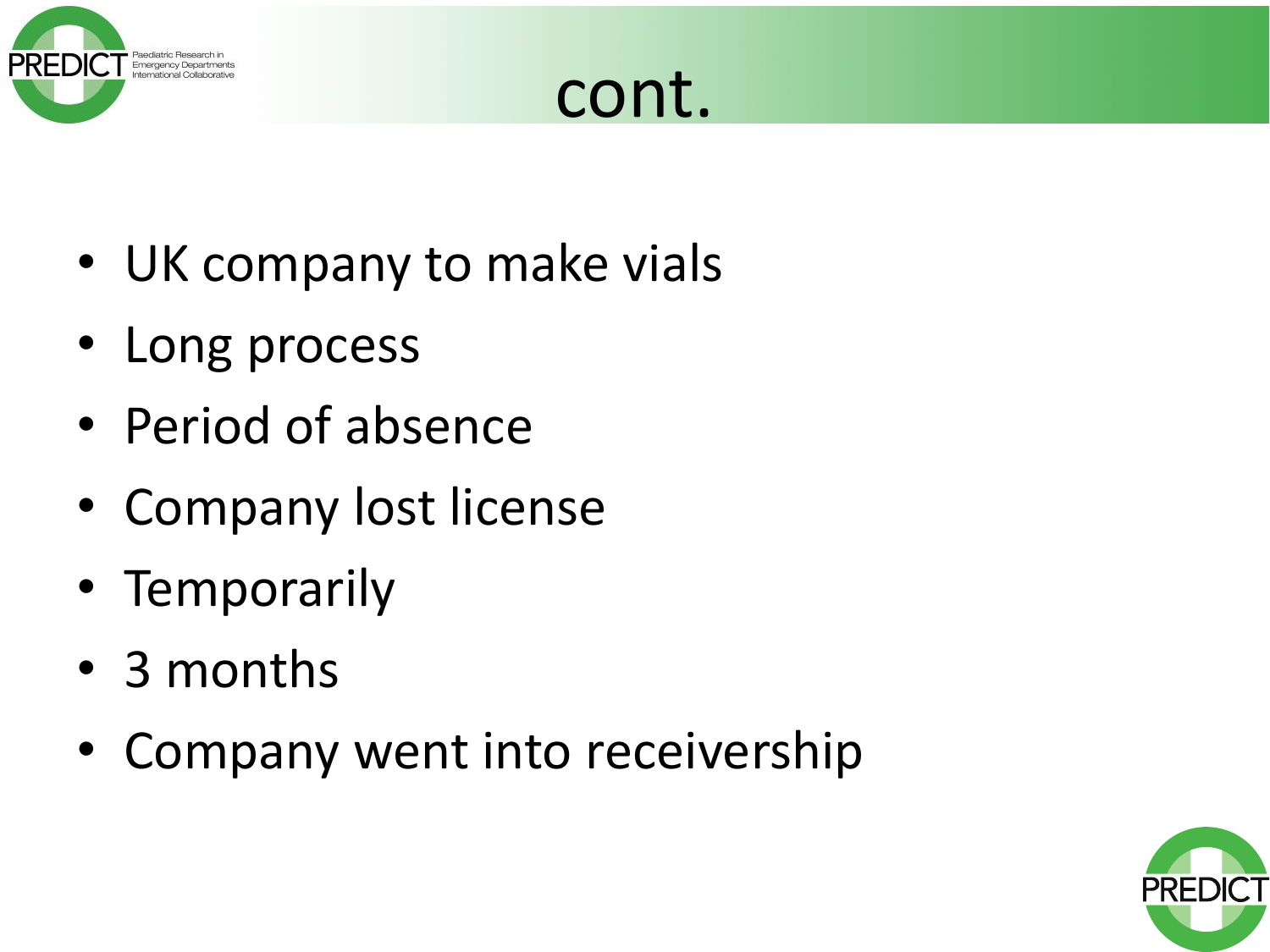

## Change of Protocol

- A new protocol developed
- Easier to follow

But….

- The process began all over:
- New Ethics
- New Agreements
- New education

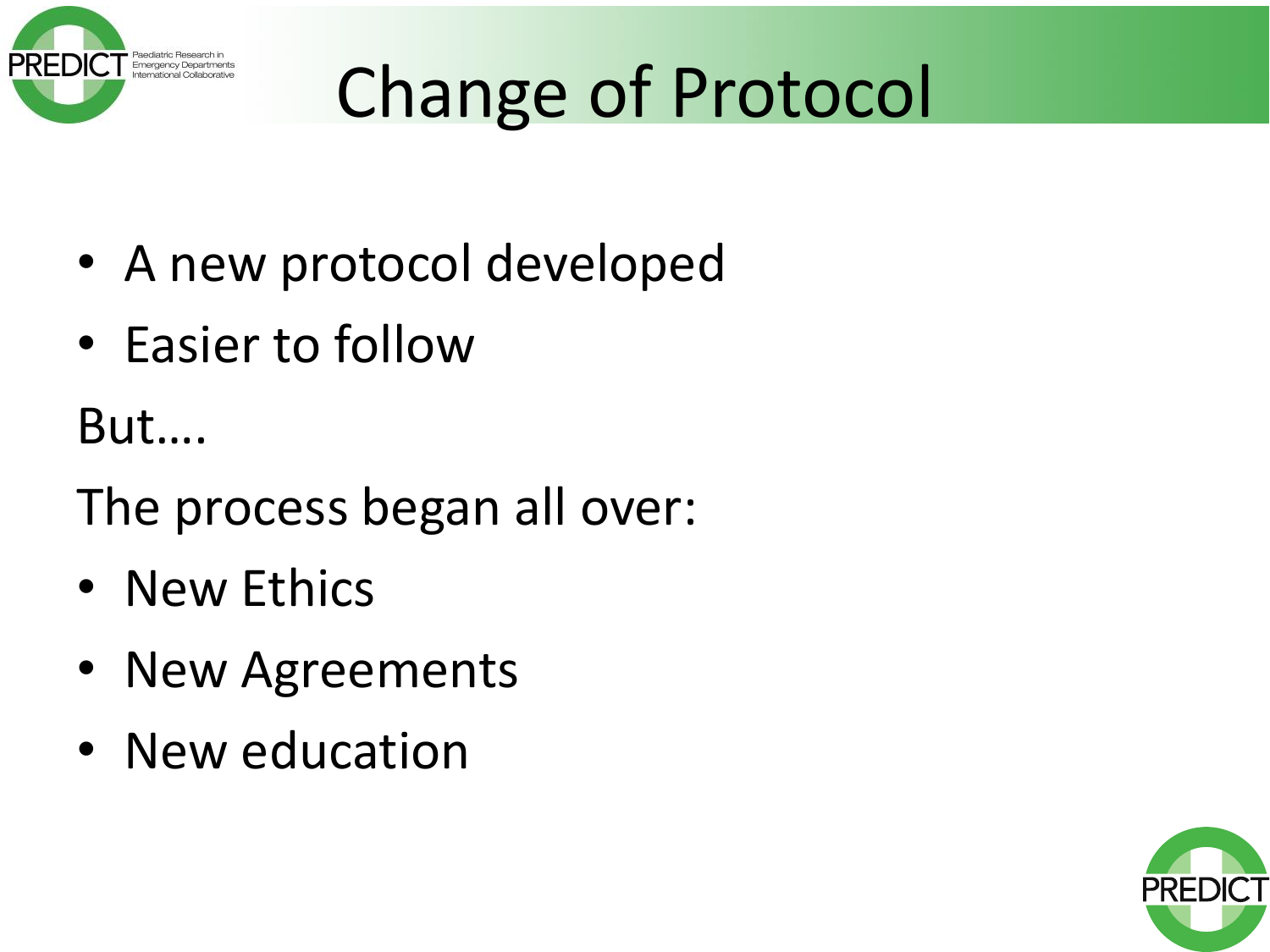



- Change of process
- Decided NZ could not be sponsor
- Each site to be own sponsor
- Online submission
- No access to NZ
- TGA redone

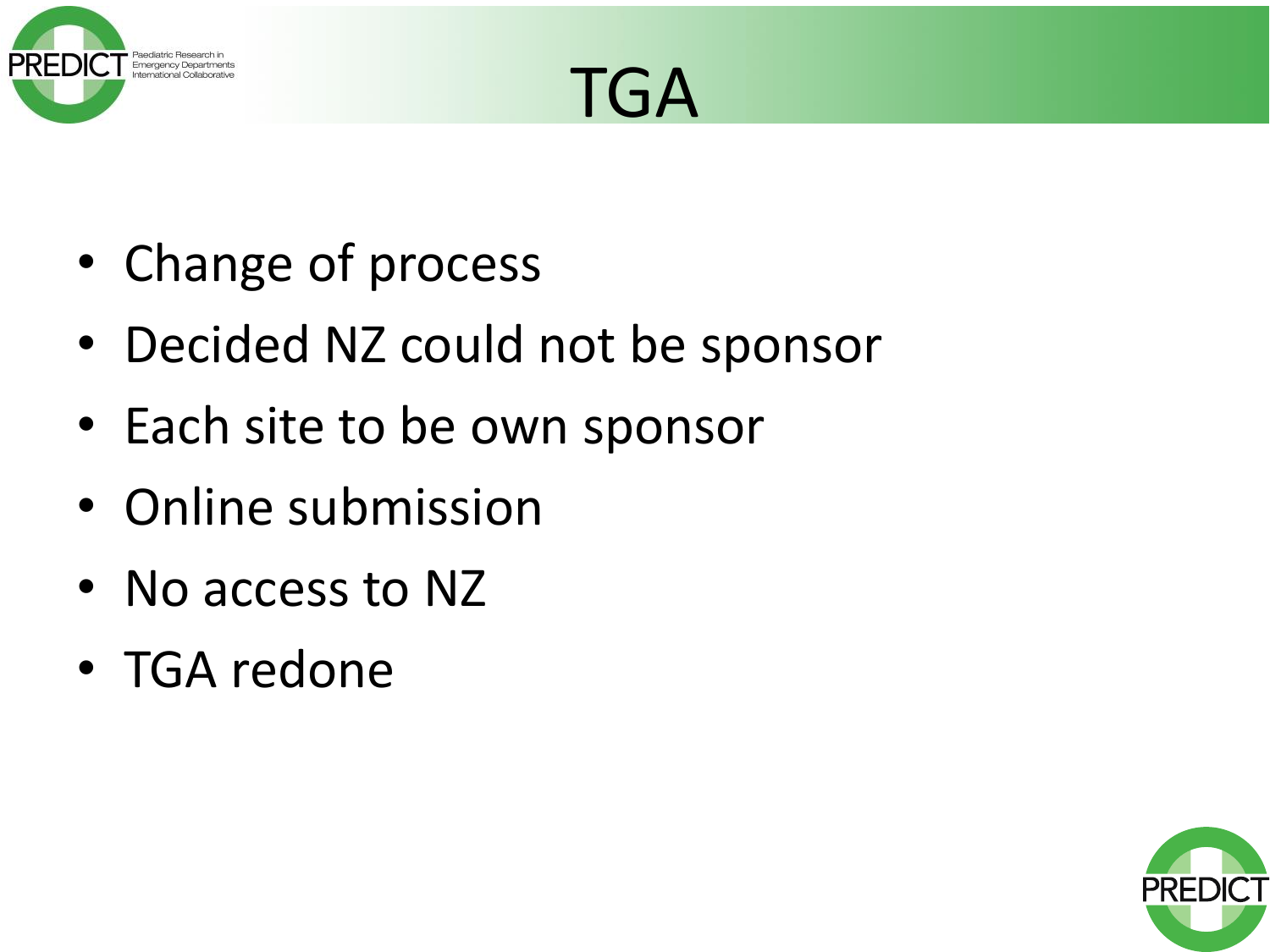



#### 2015

- 11 sites commenced 2016
- 1 further site commenced
- 1 awaiting
- 1 new site to add 1 more country, 1 more ethics application, 1 more legal agreement